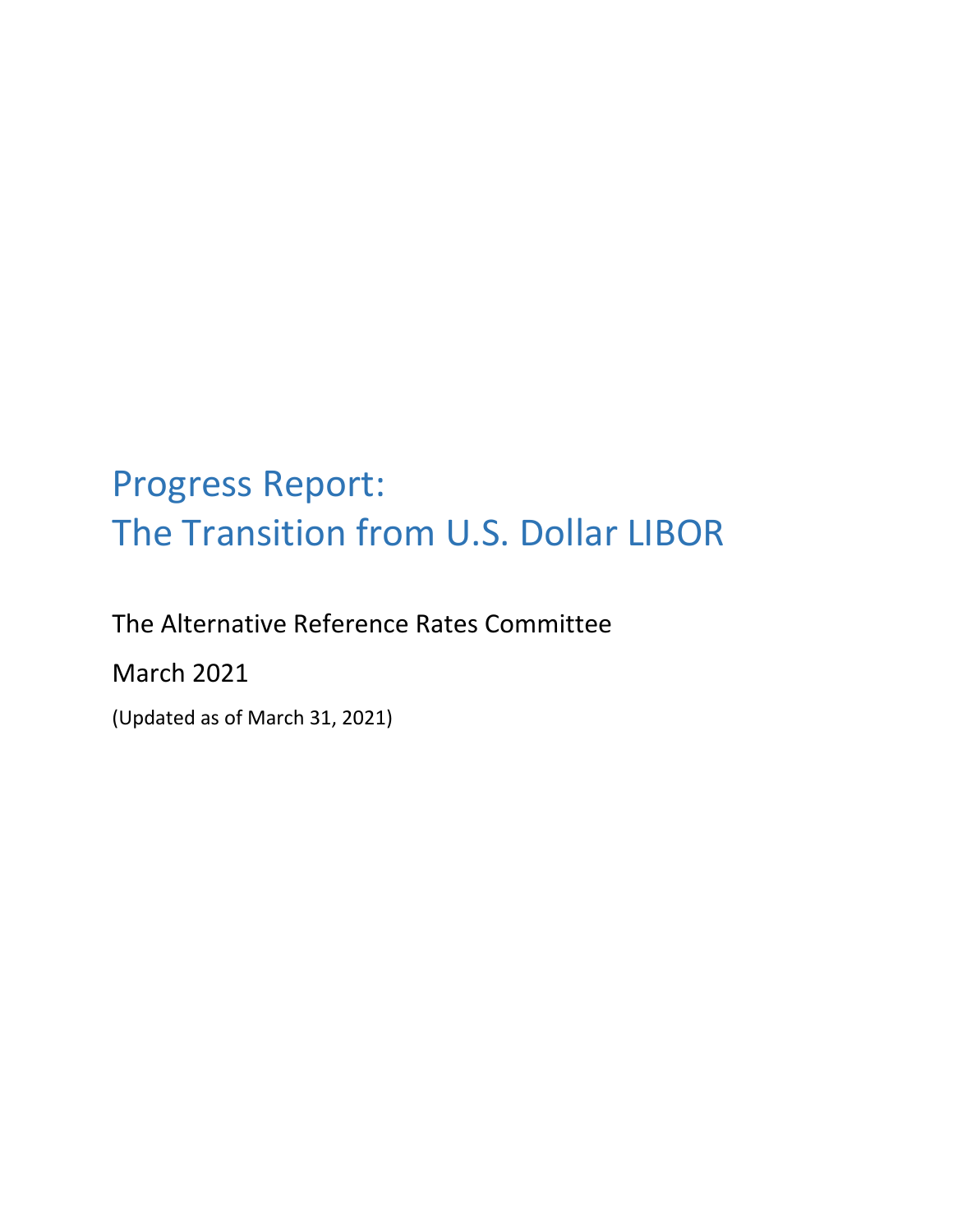## The Endgame for USD LIBOR

The recent announcements from U.K. and U.S. regulators and LIBOR's administrator, ICE Benchmark Administration (IBA), have set out clear end dates both for new use of U.S. dollar (USD) LIBOR and for its cessation as a representative, panel-based rate:

- The Federal Reserve Board, the Office of the Comptroller of the Currency, and the Federal Deposit Insurance Corporation have issued [supervisory guidance](https://www.federalreserve.gov/newsevents/pressreleases/files/bcreg20201130a1.pdf) encouraging banks to "cease entering into new contracts that use USD LIBOR as a reference rate as soon as practicable and in any event by December 31, 2021" , noting that new USD LIBOR issuance after 2021 would create safety and soundness risks. Foreign regulators have [stated](https://www.fca.org.uk/news/statements/fca-response-iba-proposed-consultation-intention-cease-us-dollar-libor) that they are considering similar steps.
- On March 5, 2021, IBA stated that it will cease the publication of (i) the overnight and 1, 3, 6 and 12 months USD LIBOR settings immediately following the LIBOR publication on Friday, June 30, 2023 and (ii) all other LIBOR settings, including the 1 week and 2 months USD LIBOR settings, immediately following the LIBOR publication on Friday, December 31, 2021. IBA stated that it will not have access to input data necessary to calculate LIBOR settings on a representative basis after those dates, IBA. The UK Financial Conduct Authority (FCA) issued a separate announcement confirming that IBA had notified the FCA of its intent to cease providing all LIBOR settings. The FCA confirmed that all 35 LIBOR settings will either cease to be provided by any administrator or will no longer be representative as of the dates set out by IBA. The FCA also stated that, subject to the establishment of new proposed powers under UK law, it would consult on the issue of requiring IBA to produce certain LIBOR tenors on a synthetic basis.

The International Swaps and Derivatives Association (ISDA) subsequently announced that the FCA statement constituted an "Index Cessation Event," setting the spreads that will be used for LIBOR derivatives among counterparties that have adhered to ISDA's IBOR Fallbacks Protocol or haven entered into new derivatives transactions using the standard ISDA definitions incorporating the IBOR Fallbacks Supplement. The ARRC also announced that the statements constituted a "Benchmark Transition Event" under its fallback framework. The ARRC has stated its recommended spread adjustments for fallback language in non-consumer cash products will be the same as the spread adjustments applicable to fallbacks in ISDA's documentation for USD LIBOR.

Taken together, these announcements lay out a definitive endgame for USD LIBOR: The cessation date for representative LIBOR is clear, the level of spread adjustments for ISDA and ARRCrecommended fallbacks has been set, and supervisory guidance has called for no new LIBOR contracts after end-2021, while allowing most legacy contracts to mature before the most widely used USD LIBOR tenors stop. The cessation of LIBOR will follow more than a decade of global reference rate reform efforts and extensive work within the U.S. to support the transition from USD LIBOR to robust alternative reference rates.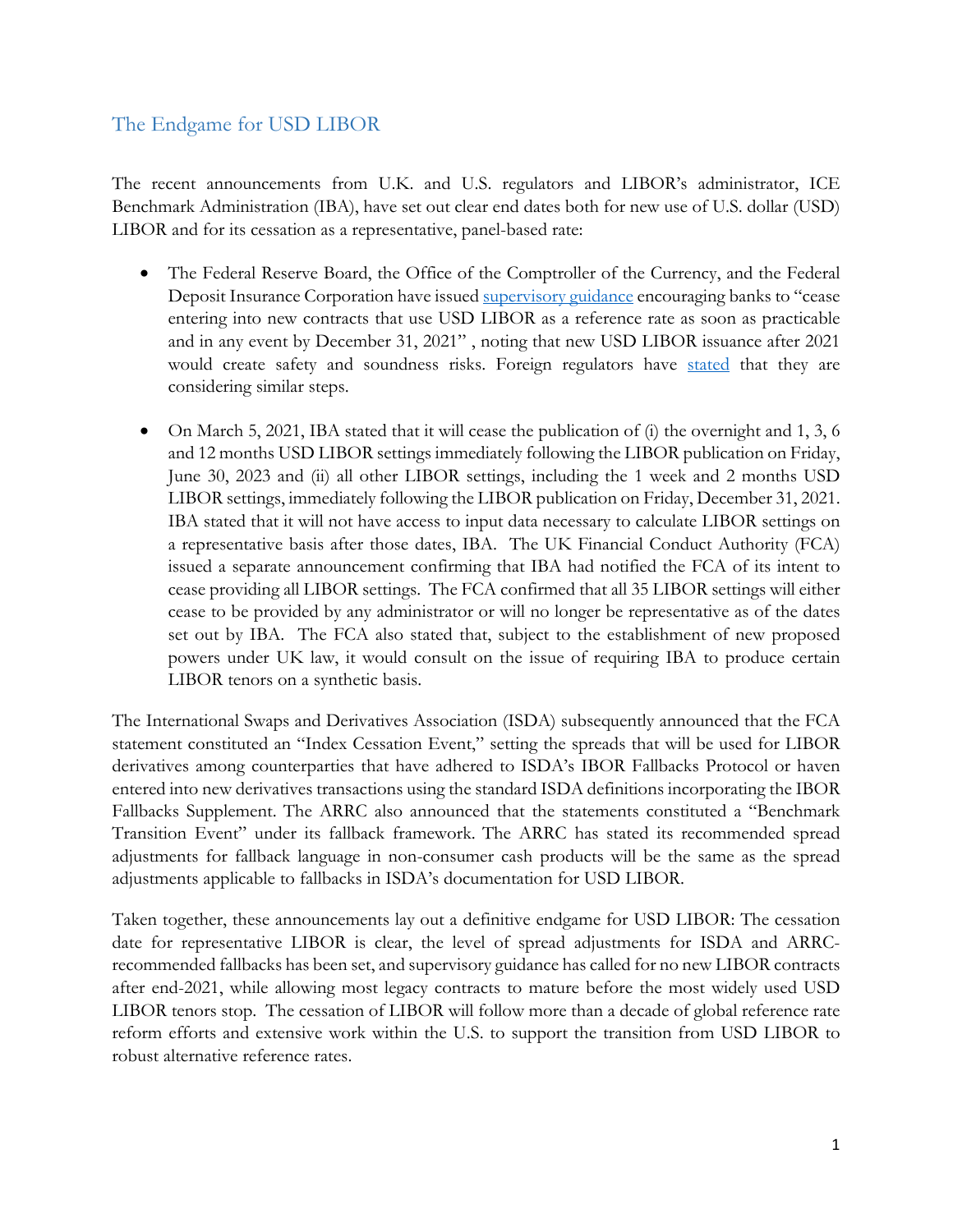## **A Decade of Reference Rate Reform Efforts**

Concerns about LIBOR rose to prominence following examples of manipulation of LIBOR's rate-setting process, which highlighted the secular decline in activity in the markets LIBOR is based on.

In 2013, the Financial Stability Board (FSB) began a fundamental review of major interest rate benchmarks and of plans for reform. The FSB established a high-level group of global regulators and central banks to examine these issues as well as a Market Participants Group, which was asked to examine the feasibility and viability of adopting additional reference rates. In line with the recommendations of these groups, the FSB endorsed a [two-pronged approach](https://www.fsb.org/wp-content/uploads/r_140722.pdf) to further reforms. First, the FSB recommended continued work to strengthen LIBOR and other major interest rate benchmarks, and second, it recommended developing alternative, nearly risk-free reference rates.

In the U.S., the Financial Stability Oversight Council (FSOC) supported this approach. Noting the vulnerabilities associated with LIBOR, FSOC recommended prompt identification of alternative interest rate benchmarks that are anchored in observable transactions and are supported by appropriate governance structures, and development of a plan to accomplish a transition to new benchmarks.

In response to the FSOC's recommendations and the objectives of the FSB, the Federal Reserve convened the Alternative Reference Rates Committee (ARRC). The ARRC's initial objectives were to identify risk-free alternative reference rates for USD LIBOR, identify best practices for contract robustness, and create an implementation plan with metrics of success and a timeline to support an orderly adoption. The ARRC accomplished its first set of objectives in 2017, identifying the Secured Overnight Financing Rate (SOFR) as the rate that represents best practice for use in certain new USD derivatives and other financial contracts. In its subsequent work, ARRC has developed a detail supporting framework for using SOFR, including tools such as fallbacks and recommended conventions for new use of SOFR in various products.

Despite substantive reforms enacted to strengthen the governance and oversight of LIBOR, sparse activity in term unsecured wholesale borrowing markets has remained a fundamental challenge to its production, with LIBOR sustained by use of "expert judgement" for many panel bank submissions.

In 2017, Andrew Bailey, then head of the U.K. Financial Conduct Authority (FCA), [noted](https://www.fca.org.uk/news/speeches/the-future-of-libor) that the lack of an active underlying market raised a "serious question about the sustainability of [LIBOR]", and noted that the existence of LIBOR past 2021 could not be guaranteed. LIBOR's deficiencies have been further underscored during recent periods of market stress, such as March 2020, which saw further reductions in wholesale market activity.

In the ARRC's [Second Report,](https://www.newyorkfed.org/medialibrary/Microsites/arrc/files/2018/ARRC-Second-report) the ARRC estimated that, as of the end of 2016, there were \$199 trillion in outstanding exposures to USD LIBOR. Most of this (95 percent) arose from derivatives referencing USD LIBOR, but there were also about \$10 trillion in cash market exposures. At that time, the ARRC estimated that more than 80 percent of these exposures would roll off by the end of 2021 if market participants stopped new use of USD LIBOR. However, despite warnings from the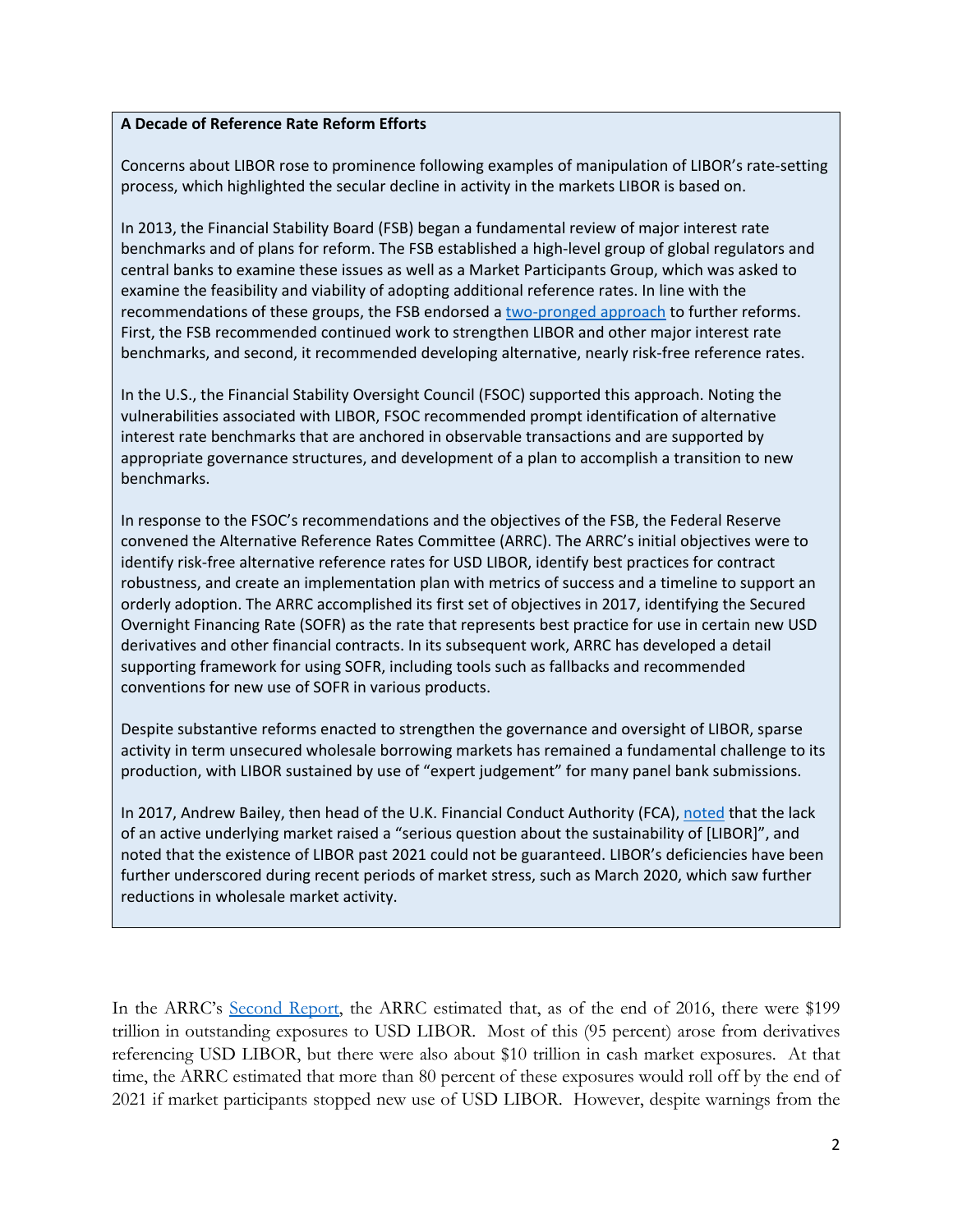official sector that LIBOR would end, use of LIBOR has continued and actually increased. Updating the analysis, the ARRC now estimates that there are \$223 trillion in outstanding exposures to USD LIBOR. Most of this increase again comes from derivatives exposures, but the estimated amount of business loans referencing USD LIBOR has also increased.

|                                  |                                         | <b>Currrently</b><br>Outstanding<br>(\$TN) | <b>Maturing</b><br>After June<br>2023 (\$TN) |
|----------------------------------|-----------------------------------------|--------------------------------------------|----------------------------------------------|
| Over-the-Counter                 | Interest rate swaps                     | 81                                         | 46                                           |
| Derivatives                      | Forward rate agreements                 | 47                                         | $\Omega$                                     |
|                                  | Interest rate options                   | 20                                         | 12                                           |
|                                  | Cross currency swaps                    | 23                                         | 8                                            |
| <b>Exchange Traded</b>           | Interest rate options                   | 32                                         | $\Omega$                                     |
| Derivatives                      | Interest rate futures                   | 11                                         | 2                                            |
| <b>Business Loans</b>            | Syndicated loans <sup>2</sup>           | 2.0                                        | 1.1                                          |
|                                  | Nonsy ndicated business loans           | 1.3                                        | 0.4                                          |
|                                  | Nonsy ndicated CRE/Commercial mortgages | 1.5                                        | 0.8                                          |
| <b>Consumer Loans</b>            | Retail mortgages <sup>3</sup>           | 1.3                                        | 0.8                                          |
|                                  | Other Consumer loans                    | 0.1                                        | 0.1                                          |
| <b>Bonds</b>                     | Floating/Variable Rate Notes            | 1.1                                        | 0.3                                          |
| Securitizations <sup>3</sup>     | Mortgage-backed Securites (incl. CMOs)  | 0.8                                        | 0.8                                          |
|                                  | Collateralized loan obligations         | 0.5                                        | 0.5                                          |
|                                  | Asset-backed securities                 | 0.2                                        | 0.2                                          |
|                                  | Collateralized debt obligations         | 0.1                                        | 0.1                                          |
| <b>Total USD LIBOR Exposure:</b> |                                         | 223                                        | 74                                           |

#### **Table 1: USD LIBOR Market Footprint by Asset Class1**

<sup>1</sup> Source: Federal Reserve staff calculations, BIS, Bloomberg, CME, DTCC, Federal Reserve Financial Accounts of the United States, G.19, Shared National Credit, and Y-14 data. Data are gross notional exposures as of 2020Q4.  $^2$  The figures for syndicated and nonsyndicated business loans do not include undraw n lines. Nonsyndicated business loans exclude  $CRE$ /commercial mortgage loans. $^3$  Estimated amounts maturing after June 2023 based on historical pre-payment rates

These figures indicate that the task now before market participants in ending new use of LIBOR this year will be challenging. An estimated 67 percent of current LIBOR exposures will mature before June 2023, markedly reducing the number of legacy LIBOR contracts that must be dealt with after LIBOR's cessation. However, a still substantial amount of USD LIBOR exposures, an estimated \$74 trillion, will remain outstanding beyond June 2023, underscoring the necessity of finding solutions for legacy LIBOR contracts.<sup>[1](#page-3-0)</sup> This third Report from the ARRC describes the progress that market participants have made in transitioning from USD LIBOR, and where progress will need to materially accelerate in order for them to be adequately prepared for the end dates that have been laid out.

<span id="page-3-0"></span><sup>&</sup>lt;sup>1</sup> Of the estimated \$74 trillion in USD LIBOR exposures outstanding beyond June 2023, the majority are derivatives which can be addressed through adherence to the ISDA Protocol. An estimated \$1.9 trillion in exposures will remain in bonds and securitizations, many of which may have no effective means to transition away from LIBOR upon its cessation. See discussion around legislation and "tough legacy" contracts below.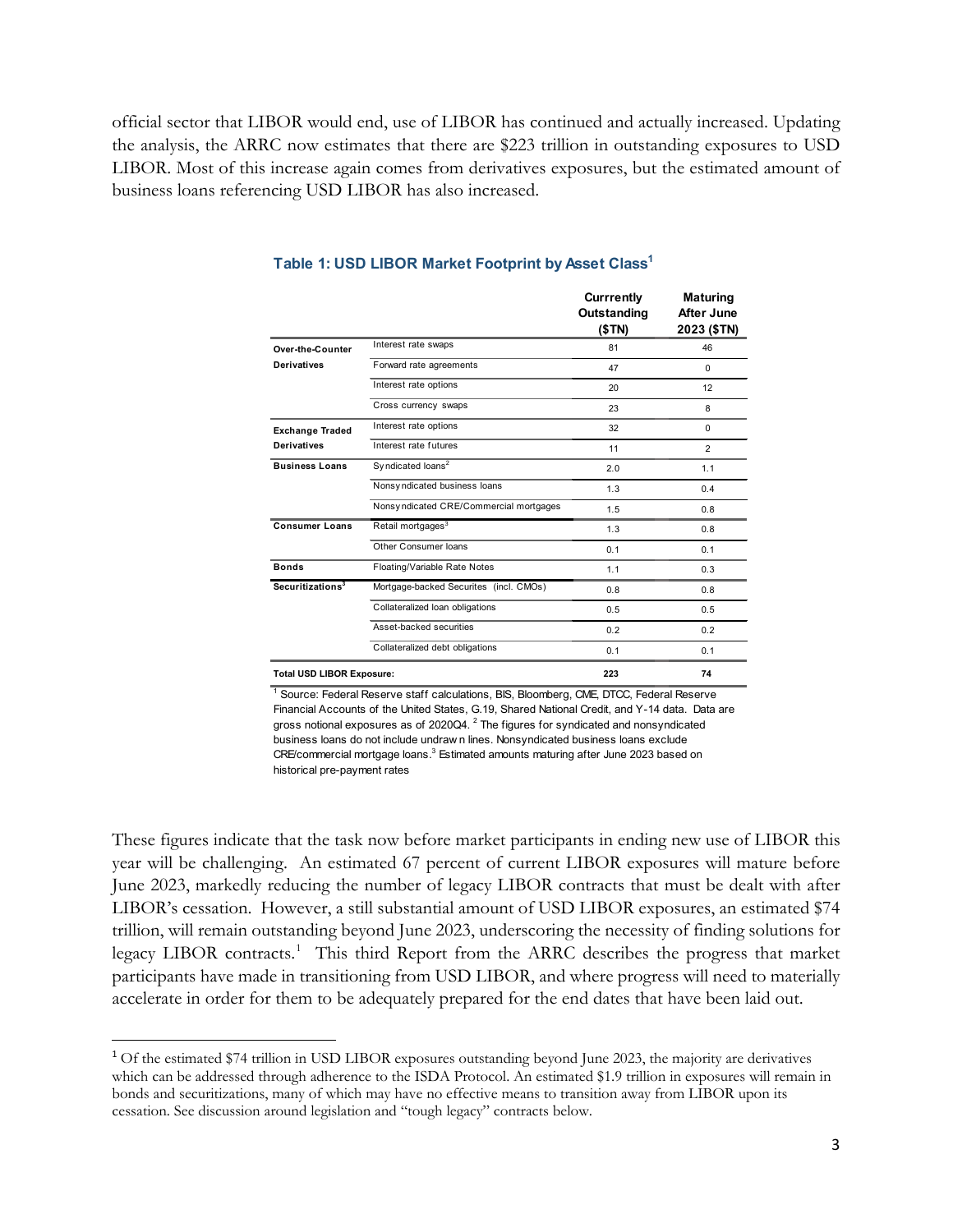## The ARRC's Support for the LIBOR Transition

Since the ARRC was first convened in 2014, it has taken a number of steps to build an infrastructure that would enable market participants to move from LIBOR to a more robust reference rate. The first years of the ARRC's work were spent identifying an alternative to USD LIBOR. As part of that process, ARRC members reviewed existing interest rate benchmarks and collected data on each of the potential markets that a prospective benchmark could be based upon, culminating in its [Interim](https://www.newyorkfed.org/medialibrary/microsites/arrc/files/2016/arrc-interim-report-and-consultation.pdf?la=en)  [Report and Consultation](https://www.newyorkfed.org/medialibrary/microsites/arrc/files/2016/arrc-interim-report-and-consultation.pdf?la=en) in 2016, which explained why existing term markets were not robust enough to support a LIBOR alternative and set out two leading candidates based on unsecured and secured overnight markets. As part of its consultation, the ARRC also formed an advisory group to collect views from a diverse set of key end users. Following its consultations, the ARRC selected SOFR as its recommended replacement, documenting its process and the reasons for its choice in its [Second](https://www.newyorkfed.org/medialibrary/Microsites/arrc/files/2018/ARRC-Second-report)  [Report.](https://www.newyorkfed.org/medialibrary/Microsites/arrc/files/2018/ARRC-Second-report) The Federal Reserve Bank of New York, in cooperation with the Office of Financial Research, subsequently began [publishing](https://apps.newyorkfed.org/markets/autorates/sofr) SOFR in April 2018.



Since the selection of SOFR, the ARRC has focused on encouraging development of SOFR derivatives and cash markets and on addressing the problems in contractual fallback language used in LIBOR products. The ARRC first published its [User's Guide to SOFR](https://www.newyorkfed.org/medialibrary/Microsites/arrc/files/2021/users-guide-to-sofr2021-update.pdf) in 2019, which set out a range of ways in which SOFR could be used in cash products, along with conventions for floating rate notes (FRNs) and adjustable rate mortgages (ARMs), and it published further conventions for business loans, student loans, intercompany loans, and securitizations over 2020 and 2021. A full list is provided in Table 2.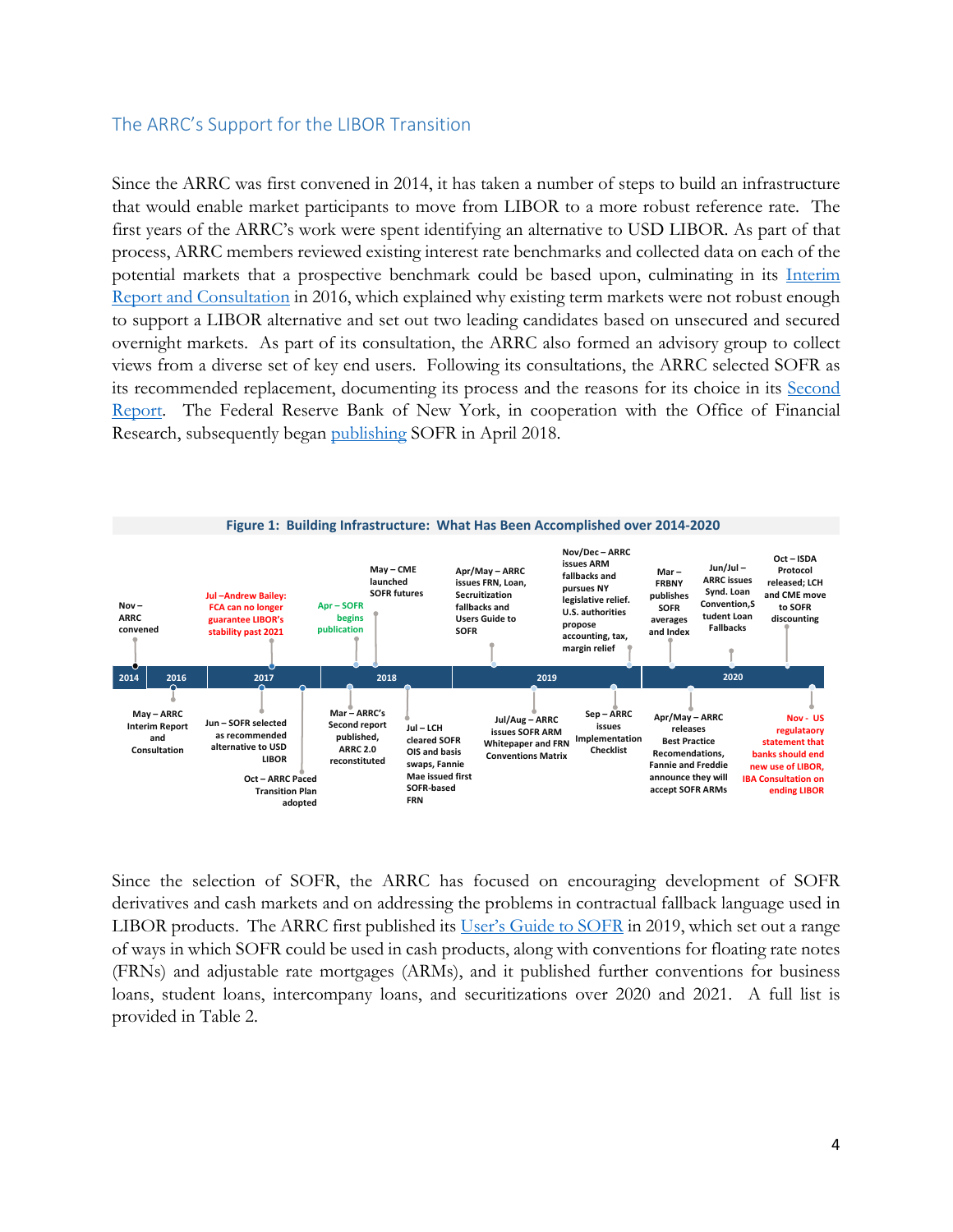| <b>Table 2: ARRC Conventions</b>                |                                                                                                                                                                                                                                                  |  |
|-------------------------------------------------|--------------------------------------------------------------------------------------------------------------------------------------------------------------------------------------------------------------------------------------------------|--|
| Product                                         | <b>Conventions/Term Sheet Document</b>                                                                                                                                                                                                           |  |
| <b>Floating Rate Notes</b>                      | <b>Compound SOFR in Arrears with Lookback (No Observation Shift)</b><br><b>Compound SOFR in Arrears with Lookback and Observation Shift</b><br><b>Compound SOFR in Arrears with Payment Delay</b><br><b>Compound SOFR with Index Calculation</b> |  |
| <b>Syndicated Business</b><br>Loans             | <b>Compound SOFR in Arrears with Lookback</b><br><b>Simple SOFR in Arrears with Lookback</b>                                                                                                                                                     |  |
| <b>Bilateral Business</b><br>Loans              | <b>Compound SOFR in Arrears with Lookback</b><br><b>Simple SOFR in Arrears with Lookback</b>                                                                                                                                                     |  |
| Intercompany<br>Loans                           | 30- or 90-Day SOFR in Advance                                                                                                                                                                                                                    |  |
| Adjustable-Rate<br>Mortgages                    | 30- or 90-Day SOFR in Advance                                                                                                                                                                                                                    |  |
| Student Loans                                   | 30- or 90-Day SOFR in Advance                                                                                                                                                                                                                    |  |
| ABS, MBS, and<br><b>CMBS</b><br>Securitizations | <b>30-Day SOFR in Advance</b>                                                                                                                                                                                                                    |  |

Over the same period of time, the ARRC has also published detailed fallback language for new issuance of cash products that continue to reference LIBOR. The ARRC's work includes fallback recommendations for the following products:

- o [Floating Rate Notes](https://www.newyorkfed.org/medialibrary/Microsites/arrc/files/2019/FRN_Fallback_Language.pdf)
- o [Syndicated Business Loans](https://www.newyorkfed.org/medialibrary/Microsites/arrc/files/2020/Updated-Final-Recommended-Language-June-30-2020.pdf)
- o [Bilateral Business Loans](https://www.newyorkfed.org/medialibrary/Microsites/arrc/files/2020/Updated-Final-Recommended-Bilateral-Business-Loans-Fallback-Language-August-27-2020.pdf)
- o [Securitizations](https://www.newyorkfed.org/medialibrary/Microsites/arrc/files/2019/Securitization_Fallback_Language.pdf)
- o [Adjustable-Rate Mortgages](https://www.newyorkfed.org/medialibrary/Microsites/arrc/files/2019/ARM_Fallback_Language.pdf)
- o [Student Loans](https://www.newyorkfed.org/medialibrary/Microsites/arrc/files/2020/Private-Student-Loan-Fallback-Language.pdf)

Each of these recommendations was based on public consultation and reflected widespread support from respondents. The ARRC has also set out the details of the ARRC's recommended spread [adjustments](https://www.newyorkfed.org/medialibrary/Microsites/arrc/files/2020/ARRC_Spread_Adjustment_Methodology.pdf) for those cash products using ARRC fallback language.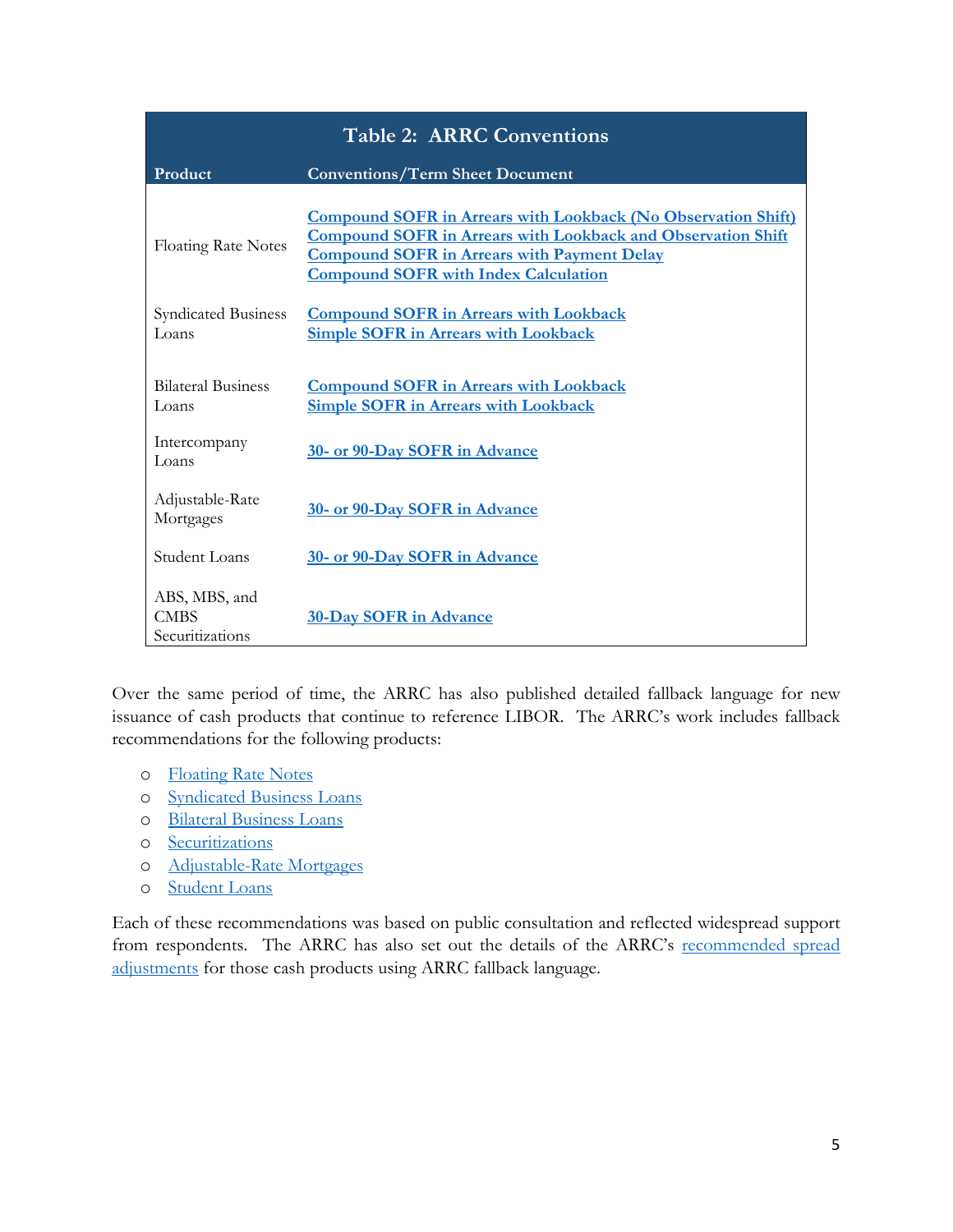## Transition Progress

## Progress in Market Development

## *Derivatives*

Very soon after SOFR began publication in April 2018, the CME Group (CME) began offering a variety of SOFR futures contracts on its exchange, and both LCH and CME began clearing SOFR swaps. Intercontinental Exchange, Inc. (ICE) subsequently also began offering SOFR futures contracts. By the end of the first year of trading, average daily trading volumes of SOFR futures rose to about \$100 billion per day and by the end of 2020, volumes had risen to above \$200 billion per day (Figure 2). SOFR trading activity then fell, as trading across all interest rates derivatives generally declined when interest rates moved back to near zero, but growth in trading volumes has again picked up in recent months. Much of the recent increase in trading volumes has been at longer maturities, helping to lengthen the SOFR curve.

SOFR swaps trading started more slowly, which was expected, with trading only materially beginning in 2019 (Figure 3). As with futures, trading activity declined in 2020 as rates fell back to near zero. Trading activity picked up noticeably in October 2020, when LCH and CME – the two major USD interest rate swap central counterparties (CCPs) – successfully transitioned from the Effective Federal Funds Rate (EFFR) to SOFR discounting and Price Alignment Interest (PAI) on all outstanding cleared USD-denominated swap products. This change was part of ARRC's [Paced Transition Plan](https://www.newyorkfed.org/arrc/sofr-transition#pacedtransition) and supports use of SOFR as market participants that hedge discounting risk will likely manage this risk by transacting in SOFR derivatives.

As shown in Figure 3, there has also been some growth in trading of nonlinear swaps referencing SOFR, which is important in establishing a volatility curve. At present, trading is averaging roughly \$5-\$10 billion in per month, mostly in caps and floors referencing 30-day Average SOFR; this amount is still only about 5 percent of trading in nonlinear swaps referencing LIBOR, but is already larger than the level of nonlinear trading activity on fed funds.

Overall, there are now over \$6 trillion in open interest in SOFR-based futures and swaps, with growth in swaps outstanding rising noticeably since the move to SOFR PAI and discounting in October 2020 (Figure 4). However, as noted earlier, activity in LIBOR-based derivatives has increased since 2017, despite warnings that LIBOR will end, and the share of outstanding SOFR derivatives is still a small percentage of either LIBOR or fed funds derivatives (Table 3), and as is discussed further below, most growth in derivatives volumes over the past year has been at longer horizons, while trading activity in short-dated derivatives has been essentially flat.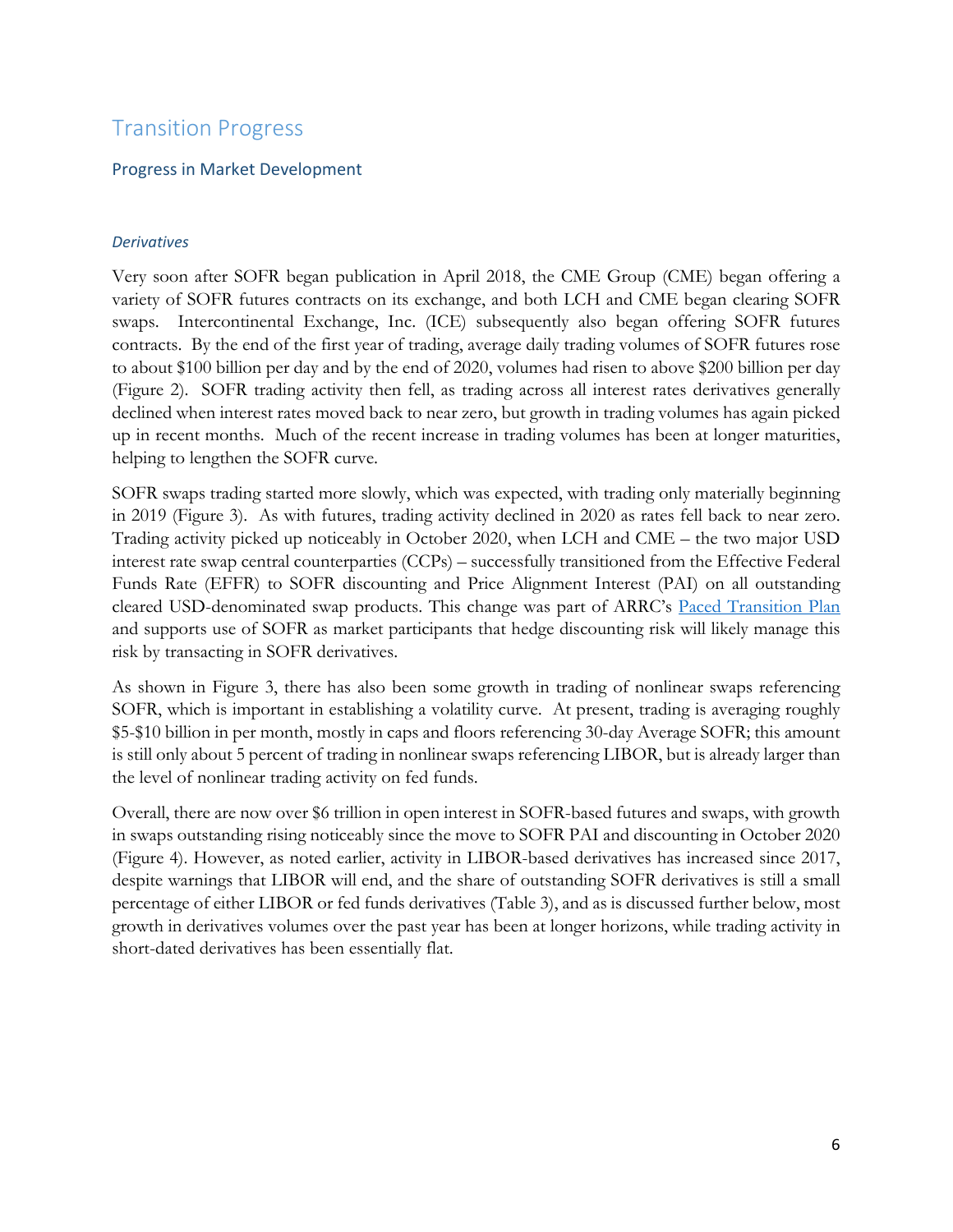





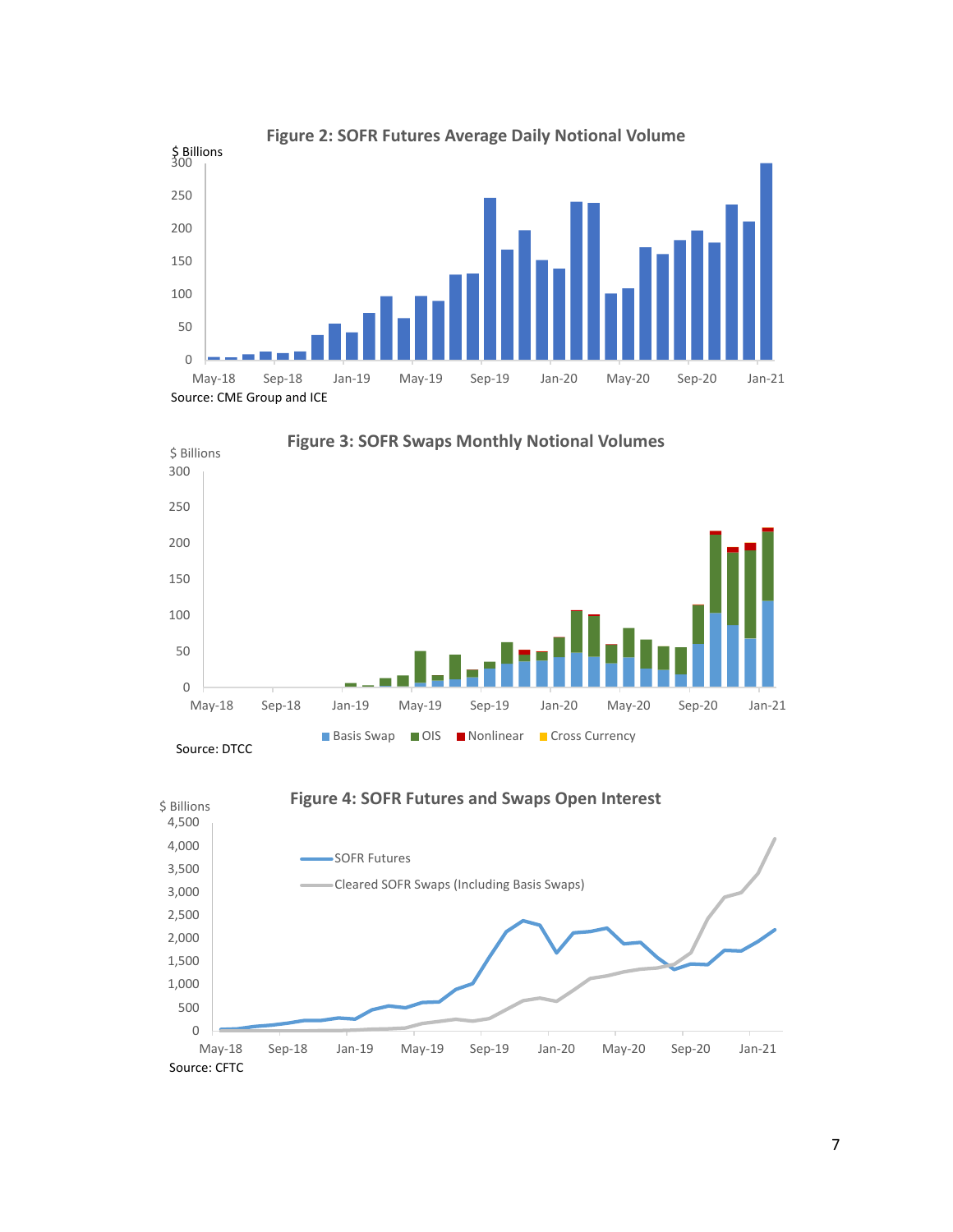### *Cash Products*

The ARRC's Paced Transition Plan focused on creating a baseline level of liquidity in derivatives markets, understanding that this would be necessary in order to encourage the development of cash products based on SOFR. As discussed below, there are clearly segments of cash products in which progress has been slow, but there are also areas in which progress has already been made, most notably in the FRN market and in consumer loans.

The first FRN referencing SOFR was issued in 2018, and since that time use of SOFR has grown (Figure 5), although overall issuance of floating rate debt has declined as rates have fallen, making fixed-rate issuance more attractive. Over the course of 2019, SOFR issuance was nascent and LIBOR issuance continued to dominate the market, but more SOFR debt was issued than LIBOR over the last year, and maturities increased. Much of this issuance came from the Federal Home Loan Banks and other Government Sponsored Enterprises (GSEs), who traditionally are large issuers of floating rate debt, but banks and the financing arms of some nonfinancial corporations also issued SOFR debt. In 2021, the first nonfinancial corporate issuance outside of a financing arm occurred, marking a new source of SOFR-based issuance.



**Figure 5: Private Sector FRN Issuance by Reference Rate**

Progress is also evident in consumer products, where the GSEs have taken a strong leadership role. In 2020, Fannie Mae and Freddie Mac began accepting SOFR ARMs using conventions that were consistent with those set out in the ARRC's conventions whitepaper. Additionally, both GSEs stopped accepting single- and multi-family LIBOR ARMs as of December 31, 2020. Activity has begun to transition to SOFR, with the volume of SOFR linked issuance moving higher over the last few months of 2020 and particularly into January of 2021 (Figure 6). The Department of Housing and Urban Development has likewise prohibited further new use of LIBOR in their Home Equity Conversion Mortgage (HECM) reverse mortgage product for seniors and recently announced that they will accept SOFR-based HECMs.<sup>[2](#page-8-0)</sup>

Note: Excludes issuance by U.S. Treasury. Source: Bloomberg

<span id="page-8-0"></span><sup>2</sup> See<https://www.hud.gov/sites/dfiles/OCHCO/documents/2021-08hsgml.pdf>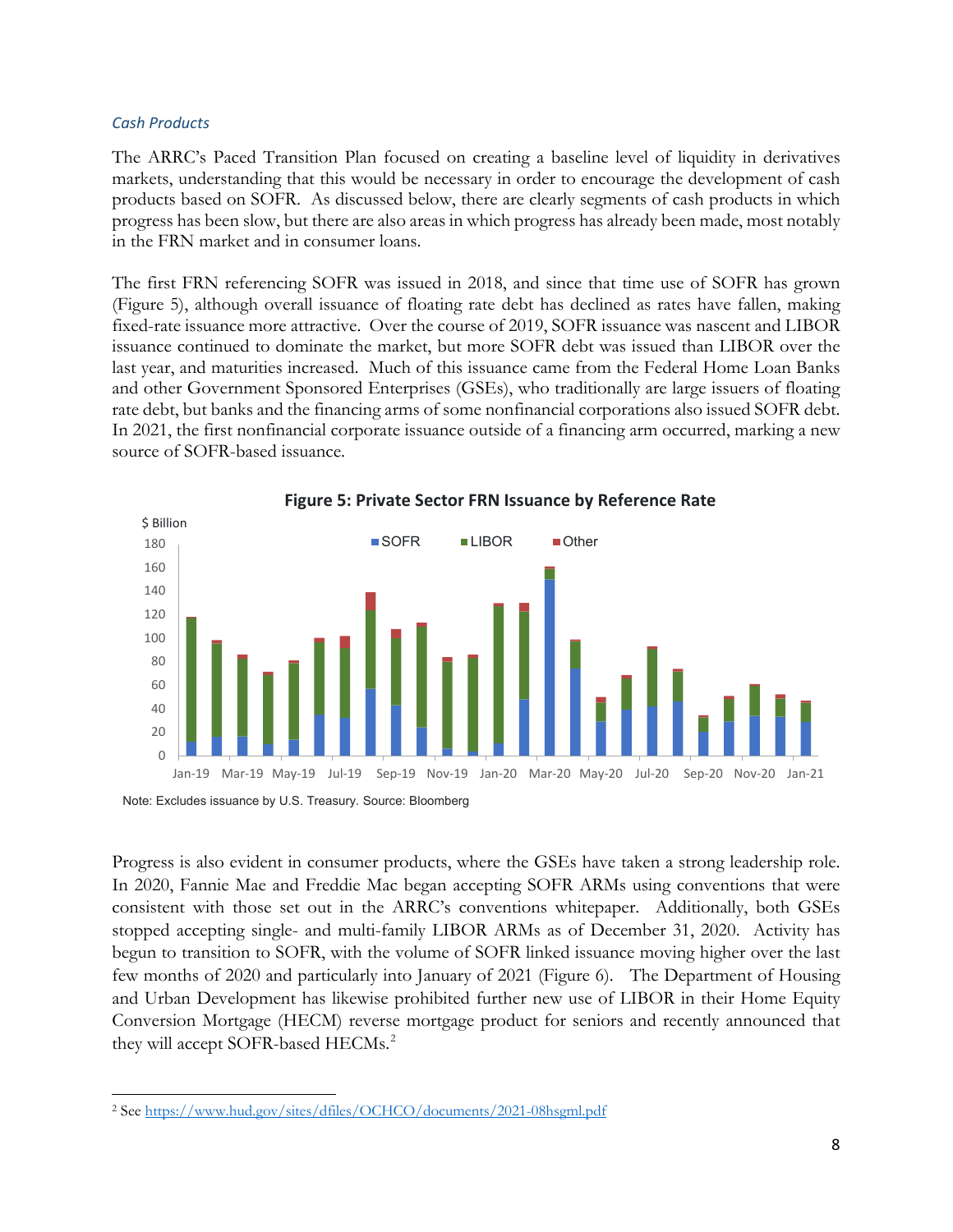

## **Figure 6: Share of SOFR-indexed ARM MBS Issuance by Fannie Mae and Freddie Mac**

## Progress in Addressing Legacy Products

As noted in the ARRC's Second Report, at that time most legacy contracts referencing LIBOR had fallback language that was not intended for a permanent LIBOR cessation. To address these risks, the ARRC worked cooperatively with ISDA as ISDA developed its IBOR Fallbacks Protocol and separately created its own fallback recommendations for new cash products referencing LIBOR, making sure that those fallbacks were consistent where possible with ISDA's work. The ARRC has also developed a legislative proposal currently being considered by the State of New York, which would help to address the significant number of products referencing USD LIBOR that have no effective means to transition away from LIBOR upon its cessation.

## *ISDA's IBOR Protocol*

In January 2021, ISDA's IBOR Fallbacks Protocol and IBOR Fallbacks Supplement went into effect. With the Protocol going into effect, legacy derivatives contracts now incorporate ISDA's new fallbacks if both counterparties have adhered to the Protocol or otherwise bilaterally agreed to include the new fallbacks in their contracts. The Supplement ensures that any new derivatives contracts that incorporate the 2006 ISDA Definitions and reference a relevant IBOR will also incorporate the new fallbacks. For USD LIBOR, the fallback rate will be SOFR compounded in arrears, with a fixed spread adjustment.

Take up of the Protocol has been successful, which greatly reduces the financial stability risks that would otherwise be associated with LIBOR cessation. As of March 12, there were 13,540 adhering parties to the IBOR Fallbacks Protocol. There was widespread uptake among dealers and banking institutions, and a number of buyside and some nonfinancial corporations have adhered as well. Although the number of additional parties adhering to the Protocol had slowed in February, a number of new parties chose to adhere following the March 5 announcements on end dates for LIBOR.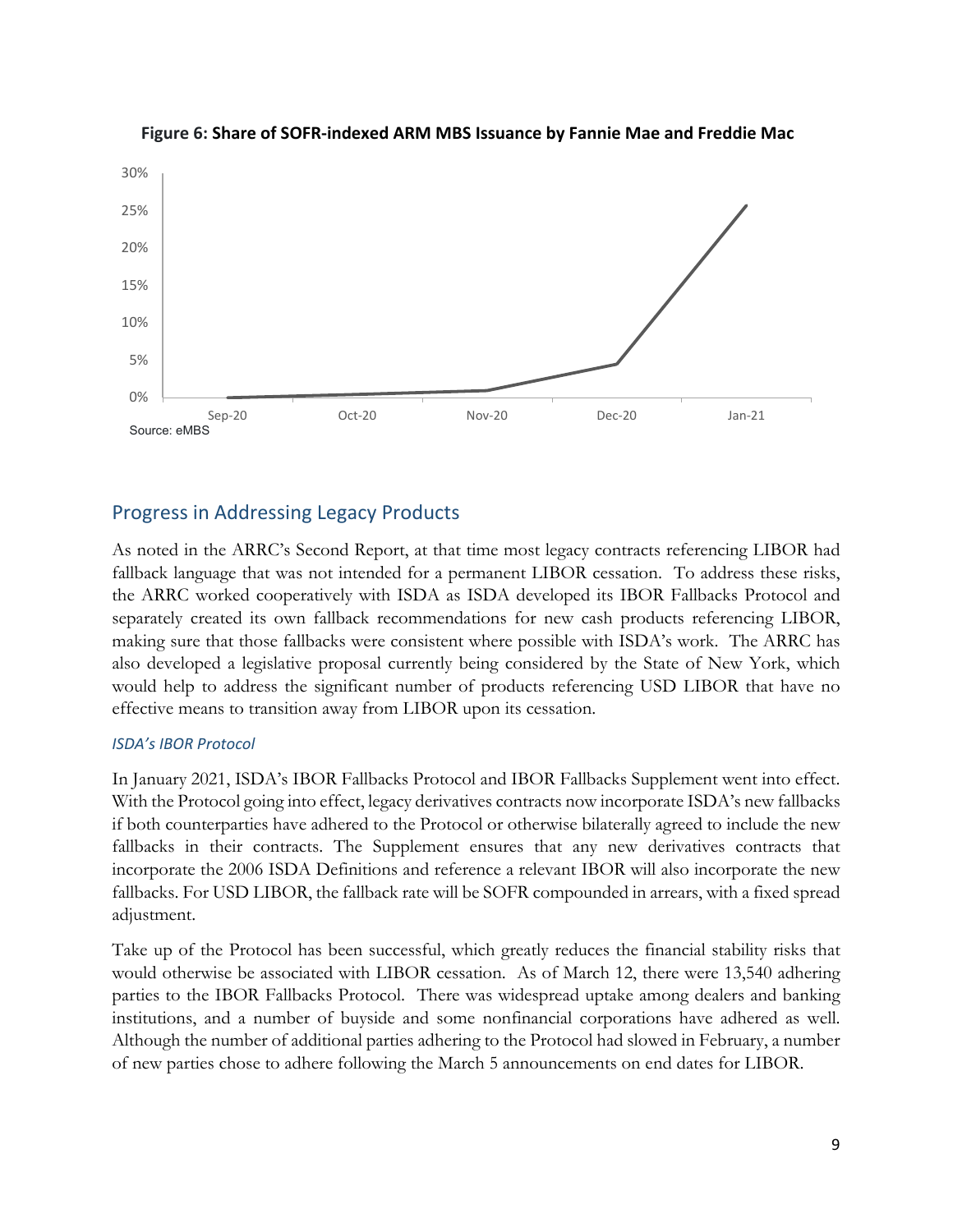LCH and CME have both adopted the IBOR Fallbacks Protocol into their rulebooks. The two CCPs are also exploring additional options to facilitate a smooth transition of existing LIBOR exposures to risk-free reference rates. CME and LCH recently consulted on proposals to transition LIBOR swaps to corresponding risk-free rate (RFR) swaps a short period of time before the LIBOR end date in order to ease operational burdens by ensuring that the structure of legacy LIBOR swaps converting to RFRs is similar to the structure of new market-standard RFR-based swaps. LCH recently [announced](https://www.lch.com/membership/ltd-membership/ltd-member-updates/summary-lchs-consultation-its-solution-outstanding-0) plans to move forward with plans to transition cleared LIBOR swaps to corresponding RFR swaps.

## *Cash Products*

As with uptake of the ISDA Protocol, use of the ARRC's recommended fallbacks, or language that is similar to it, has been fairly prevalent in new issuances of most cash products over the last two years. As noted in the ARRC's Second Report, beginning in 2018, new syndicated loans were moving to incorporate improved fallback language. To encourage use of more robust fallback language, in 2019, the ARRC published both a form of "amendment language," which would allow the calculation agent to propose a successor rate if LIBOR ceases (subject to a form of negative lender consent in the ARRC's recommendation), and "hardwired language," which sets out a direct waterfall for the successor rate and spread adjustment.

Through 2020, most new syndicated loans incorporated some form of amendment language, either the ARRC's version or a variant. A sample of nearly 700 institutional leveraged loans shows that about 70 percent contain some version of this kind of amendment language (Figure 7). In 2020, the ARRC recommended that hardwired language should be used beginning by 2020 Q4, noting that hardwired language would be operationally easier to implement at the time of a transition, and would also help to ensure that borrowers (and lenders) understood the rates that they would move to. Since that time, use of hardwired language has increased. As shown in the right panel of Figure 7, more than half of recently issued institutional loans have used the ARRC hardwired language.



#### **Figure 7: Fallback Language in Institutional Leveraged Loans**

Source: Covenant Review, a Fitch Solutions Service.

Hardwired Fallback Amendment Approach Legacy fallback language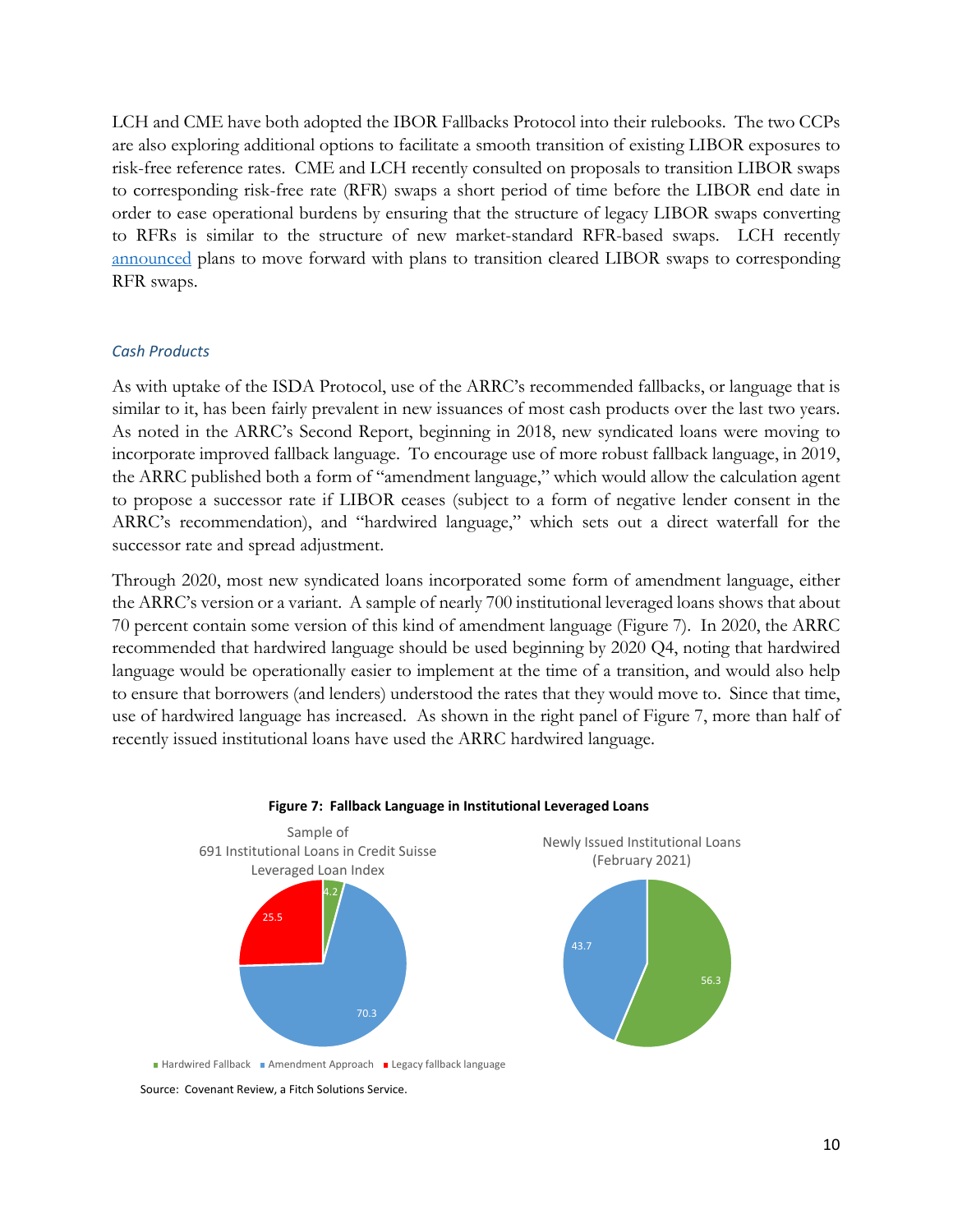Similar surveys of fallback language in FRNs indicates that ARRC hardwired language or close variants of it are now prevalent in new FRN issuances. The Federal Farm Credit Banks Funding Corporation also conducted a debt swap providing holders of their existing LIBOR-linked bonds with an opportunity to exchange these bonds for new LIBOR-linked bonds with fallback language based on the ARRC's recommended fallback language for FRNs.

In consumer products, Fannie Mae and Freddie Mac required use of ARRC fallback language in June 2020. Market intelligence indicates that use of ARRC fallback recommendations is also prevalent in new student loans.

## *Legislation*

Some legacy LIBOR contracts have no effective means to transition away from LIBOR upon its cessation. In 2020, the ARRC published [draft New York State legislation](https://www.newyorkfed.org/medialibrary/Microsites/arrc/files/2020/ARRC_Press_Release_Proposed_Legislative_Solution.pdf) as a potential approach to help address challenges surrounding these contracts (largely securitizations and FRNs) governed by New York law. The legislation would apply if LIBOR either permanently ceased publication or were determined by the FCA to no longer be representative. For contracts that have no fallback language, or fallback language that would result in a poll of banks or reliance on some previous LIBOR value, the legislation would replace LIBOR with the ARRC's recommended fallbacks and spread adjustments based on SOFR. The legislation would have no impact on contracts that fall back to a non-LIBORbased floating rate, a type of fallback language that is commonly found in most legacy business loans. For any contract in which a person has discretion to name a new rate that was similar to LIBOR, the proposal would provide a safe harbor if the person chooses the ARRC-recommended rate. Contract parties would be able to agree to opt out of the legislation. The table below summarizes the main features of the proposal.

The ARRC's proposed legislation was included in the State of New York's Fiscal Year 2022 Executive Budget. This inclusion marked an important step toward having the ARRC's legislative proposal passed and signed into law.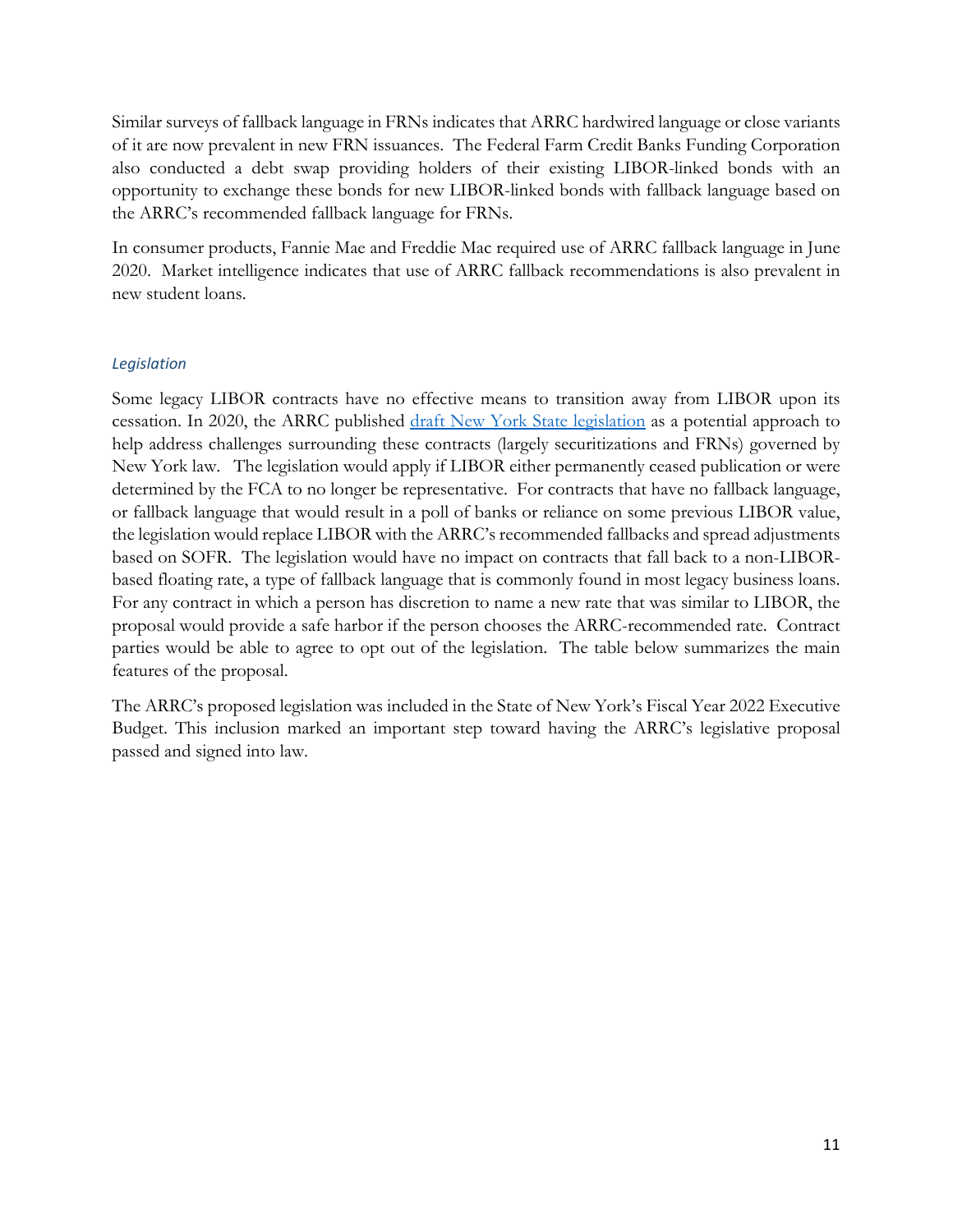| <b>Key Components</b>                                                                | <b>Proposed Legislation Structure</b>                                                                                                                                                                                                                                                                                                                                                                                                                                                                                                                                                                                                                         |
|--------------------------------------------------------------------------------------|---------------------------------------------------------------------------------------------------------------------------------------------------------------------------------------------------------------------------------------------------------------------------------------------------------------------------------------------------------------------------------------------------------------------------------------------------------------------------------------------------------------------------------------------------------------------------------------------------------------------------------------------------------------|
| "Mandatory" v.<br>"Permissive" Application<br>of the Statute                         | Mandatory: If the legacy contract is silent as to fallbacks.<br>$\bullet$<br>Mandatory: If the legacy language falls back to a <i>Libor-based rate</i> (such as last-quoted<br>Libor).<br>Permissive: If the legacy language gives a party the right to exercise discretion or<br>judgment regarding the fallback, that party can decide whether to avail itself of the<br>statutory safe harbor.                                                                                                                                                                                                                                                             |
| <b>Degree of Override of</b><br><b>Legacy Contract Fallback</b><br><b>Provisions</b> | Override: Where the legacy language falls back to a Libor-based rate (such as last<br>$\bullet$<br>quoted Libor).<br>Override: If the legacy language includes a fallback to polling for Libor or other<br>$\bullet$<br>interbank funding rate, the statute would mandate that the polling not occur.<br>No Override: Where the legacy language is silent as to fallbacks or gives a party the<br>right to exercise judgment or discretion regarding the fallback. In these instances, there<br>is nothing to override.<br>No Override: The statute would not override legacy language that falls back to an<br>express non-Libor-based rate (such as Prime). |
| Mutual "Opt-Out"                                                                     | Parties would be permitted to mutually opt-out of the application of the statute, in<br>writing, at any time before or after the occurrence of the Trigger Event.                                                                                                                                                                                                                                                                                                                                                                                                                                                                                             |
| <b>Trigger Events and</b><br><b>Replacement Date</b>                                 | The statute would become applicable or available (as described in "Mandatory" v.<br>"Permissive" above) upon the occurrence of statutory trigger events<br>The statutory trigger events would be based on the ARRC permanent<br>cessation and pre-cessation trigger events, with ensuing replacement dates<br>that match those in the ARRC fallbacks and ISDA's IBOR protocol.                                                                                                                                                                                                                                                                                |
| <b>Conforming Changes</b>                                                            | The statute would provide safe-harbor protection for parties who add conforming<br>$\bullet$<br>changes to their documents to accommodate administrative/operational adjustments<br>for the statutory endorsed benchmark rate.                                                                                                                                                                                                                                                                                                                                                                                                                                |

# Where Progress Has Been Slow

Although the FRNs and consumer mortgage markets are already on their way to transitioning from LIBOR, most other cash products are not. While a few banks have begun to offer SOFR-based bilateral business loans and are in the process of moving their new business away from LIBOR, most U.S. banks are continuing to offer LIBOR as their primary or sole floating-rate business loan option.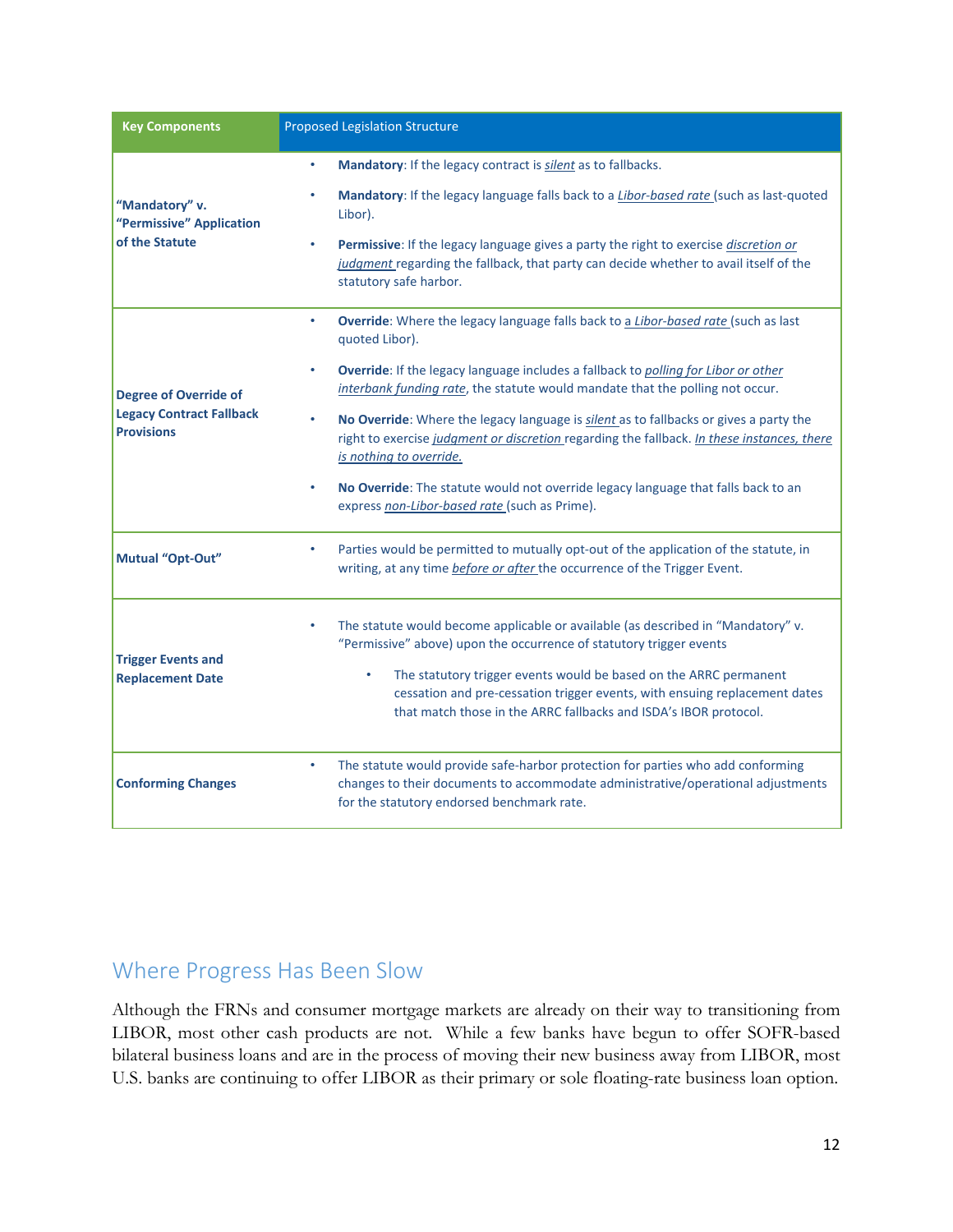Most worrying, many borrowers report that lenders are not communicating with them about LIBOR alternatives. The two charts below show recent responses to questions about lender outreach to members of the ARRC's Nonfinancial Corporate Working Group, which has roughly 90 nonfinancial corporate members representing firms of all sizes, including some very large U.S. nonfinancial corporations. Among members responding to the survey questions, roughly two-thirds reported that they are not being offered any alternatives to LIBOR, and the same proportion reported that banks are not even prospectively discussing the potential alternatives that might be offered to them.



#### **Figure 8: Survey of Nonfinancial Corporate Views of Lender Communication**

This lack of progress in the business loans market is concerning for several reasons. First, nonfinancial businesses need to be prepared for the end of new LIBOR lending and the end of LIBOR itself, and in order to be prepared they (like lenders) will need to work with their vendors and systems in order to be sure that they can accommodate new rates. Second, it is unlikely that a borrower would wish to move their entire set of new loan agreements away from LIBOR in one go: instead, many would likely wish to move more gradually, which cannot occur if lenders do not offer alternatives soon. Third, one other point of clear agreement in responses to the Working Group survey was that borrowers wished to be offered a range of SOFR alternatives. Ideally, this would occur through active conversations between borrowers and lenders, so that lenders might determine which combination of SOFR offerings would best suit their customers. And, lastly, the delay in offering alternatives to LIBOR in the business loans market slows overall market development in the derivatives markets that may be required to hedge these loans and in the markets that structure and securitize these loans and that also need to transition.

Related to this last point, securitizations have also been slow to move away from LIBOR. While Ginnie Mae issued the first securitization based on SOFR two years ago, almost all securitizations continue to reference LIBOR. Freddie Mac has been a leader in offering several billion dollars in SOFR-based collateralized mortgage obligations and Credit-Risk Transfer securities, but few other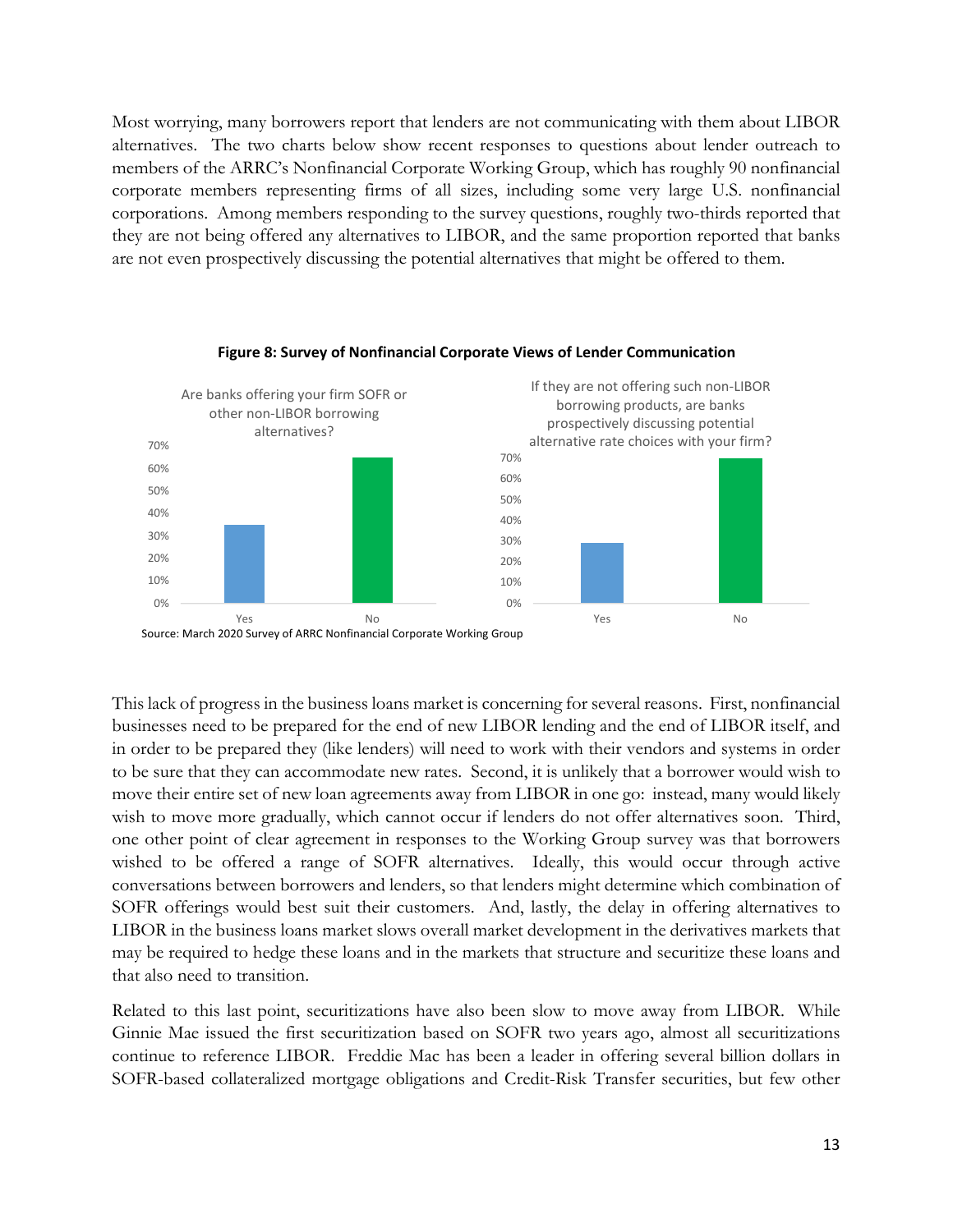issuers have thus far followed, despite strong investor demand for the SOFR securitizations that have been issued.

Finally, while the FRN market is well on its way to transitioning from LIBOR, and a number of conventions have successfully been established for SOFR issuance, LIBOR does continue to be used by certain classes of issuers. As shown in Figure 9, while the Federal Home Loan Banks, other GSEs, and domestic U.S. banks have issued very little in LIBOR-based FRNs over the last six months, foreign bank and nonfinancial corporates have continued to issue LIBOR-based FRNs. In a hopeful sign, as noted above, the first nonfinancial corporate issuance outside of a financing arm occurred recently, and foreign bank issuance of SOFR-based FRNs picked up notably in January, but further progress will be required.



**Figure 9: Issuance of SOFR and LIBOR, Aug 2020-Jan 2021**

One of the reasons it is important that cash markets begin to transition more quickly is that markets and broader market liquidity are interrelated. Cash markets depend on derivative market liquidity, and derivative market liquidity depends on use in cash markets. Although growth of SOFR derivatives has been notable, LIBOR remains the dominant rate used and SOFR derivatives are still a fraction of Eurodollar and fed funds derivatives markets. As shown in the Table below, SOFR swaps are already about half the size of outstanding fed funds swaps at longer maturities, but only 1-2 percent of corresponding LIBOR swaps, and are still less than 10 percent of either fed funds or LIBOR swaps at shorter maturities.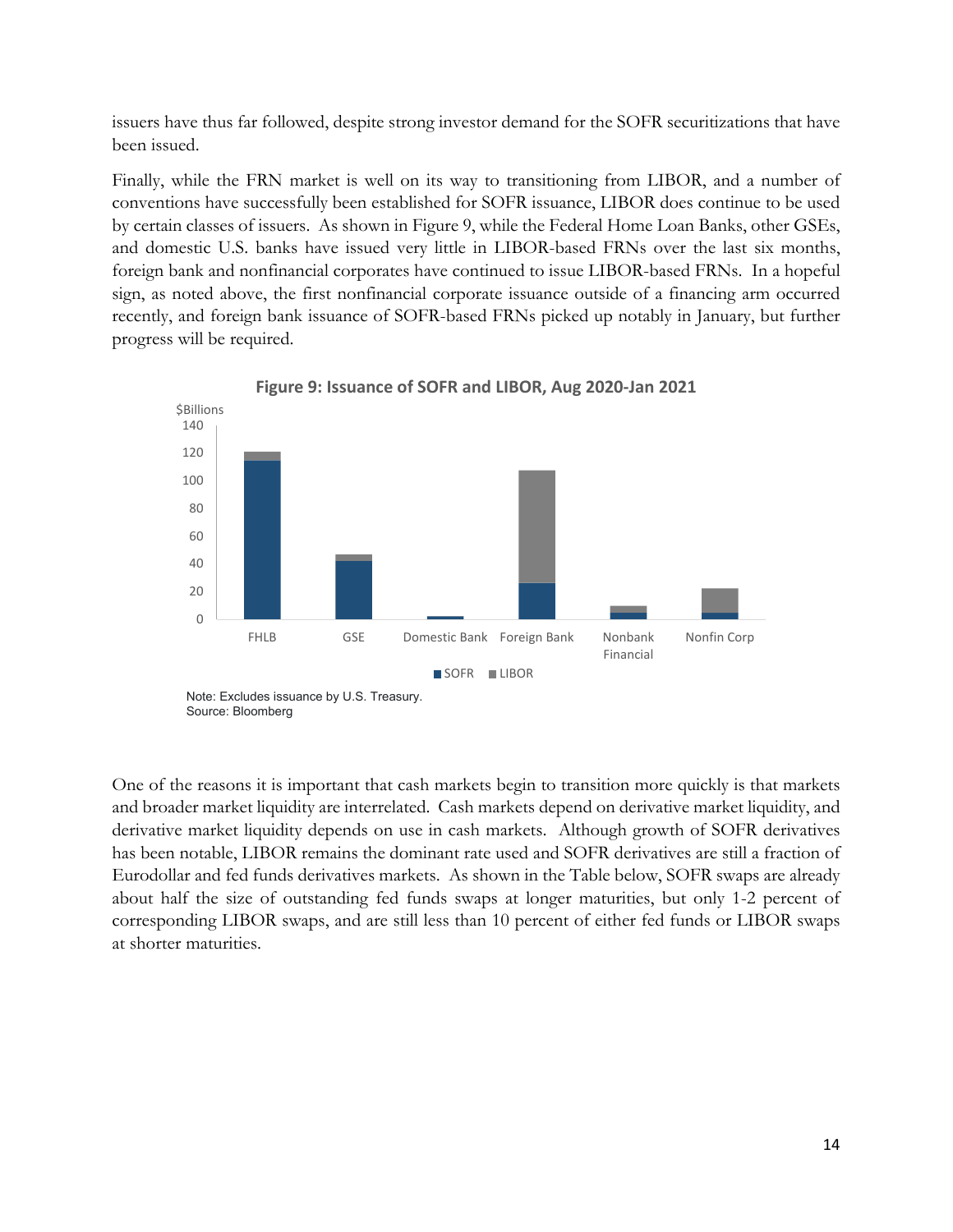|                      | Percent of   | Percent      |
|----------------------|--------------|--------------|
|                      | <b>LIBOR</b> | of Fed Funds |
| <b>Cleared Swaps</b> |              |              |
| Maturity:            |              |              |
| 0-3 Months           | 5.8%         | 7.0%         |
| 3-12 Months          | 0.9%         | 8.3%         |
| 1-3 Years            | 2.6%         | 14.1%        |
| 3-5 Years            | 1.9%         | 25.2%        |
| 5-7 Years            | 1.7%         | 19.1%        |
| 7-10 Years           | 1.6%         | 29.3%        |
| 10-15 Years          | 1.0%         | 50.0%        |
| 15-25 Years          | 1.0%         | 47.9%        |
| 25 Years +           | 0.4%         | 25.0%        |
| <b>Futures</b>       |              |              |
| Maturity:            |              |              |
| 0-3 Months           | 67.0%        | 45.5%        |
| 3-12 Months          | 27.0%        | 24.7%        |
| 1-3 Years            | 4.6%         | 37.7%        |
| 3-5 Years            | 0.2%         |              |

## **Table 3: SOFR Derivatives Open Interest Compared to LIBOR and Fed Funds**

Compared to the development of most new markets, growth in SOFR derivatives has been quick, but time is short. Banks and their customers need to be prepared for the transition, and this cannot occur if liquidity is slow to develop over the remaining months. One area where growth in activity has slowed is the short end of the SOFR derivatives curve. As shown in Figures 10 and 11, while there has clearly been an acceleration in growth of trading in longer dated SOFR futures and swaps, trading activity in short-dated SOFR derivatives has been essentially flat over the last year. There are still days with a small number of trades in these short-dated contracts, for example, in roughly a fifth of the days over the fourth quarter of 2020, there were fewer than 10 trades per day in each of the first four monthly SOFR contracts offered by CME. Growth in long-dated maturities is vital to the transition, but lack of progress in short-dated trading, which is what any potential term rate would need to be based on, has made it difficult for the ARRC to recommend a term rate. In part, the lack of progress in the short end of the curve can be attributed to the decline in interest rates to near zero, which has diminished short-term trading activity across all derivative rates markets, but progress has also been slow for the simple reason that many market participants have continued to use LIBOR.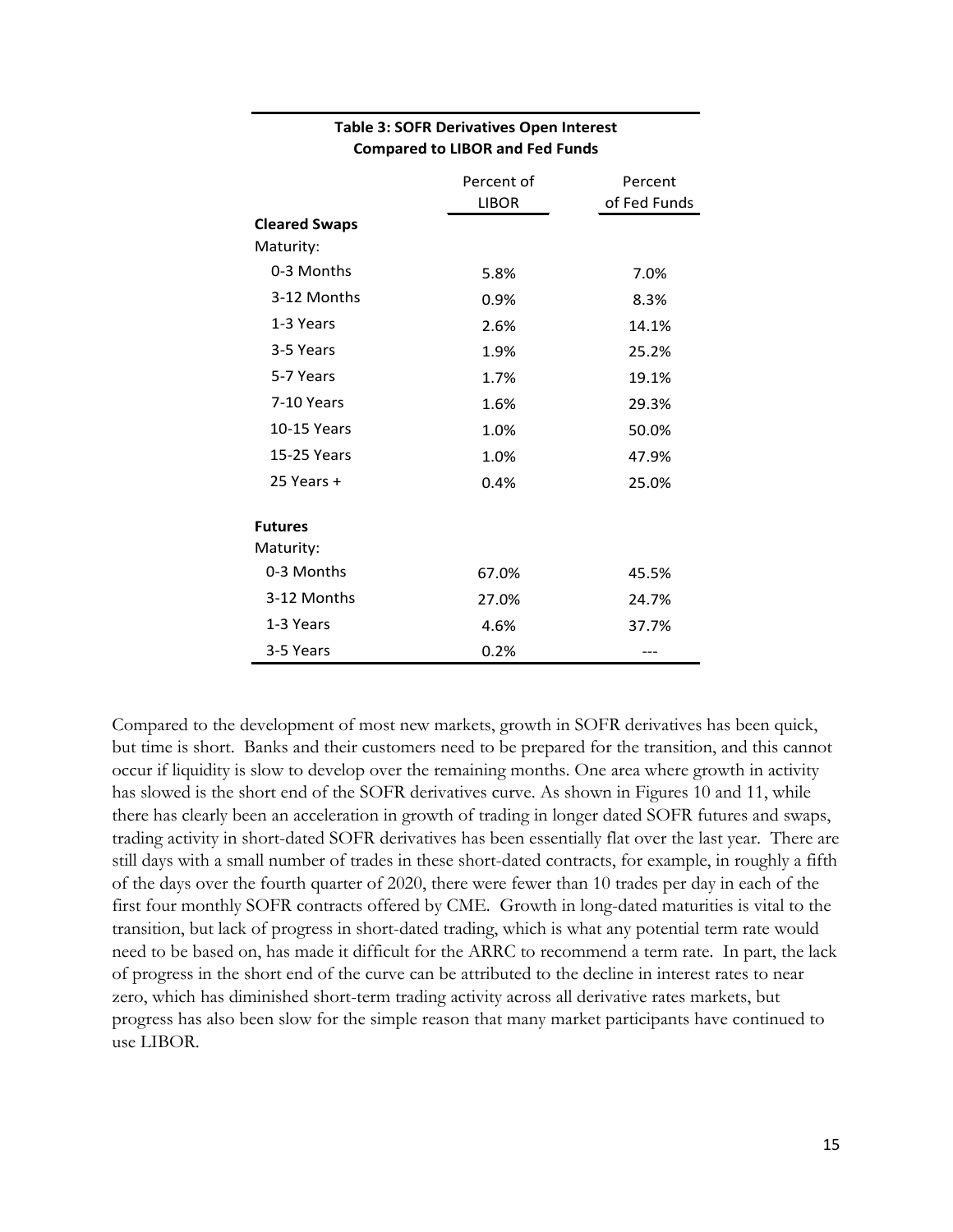



**Figure 11: Monthly SOFR Swaps Notional Volumes by Maturity**